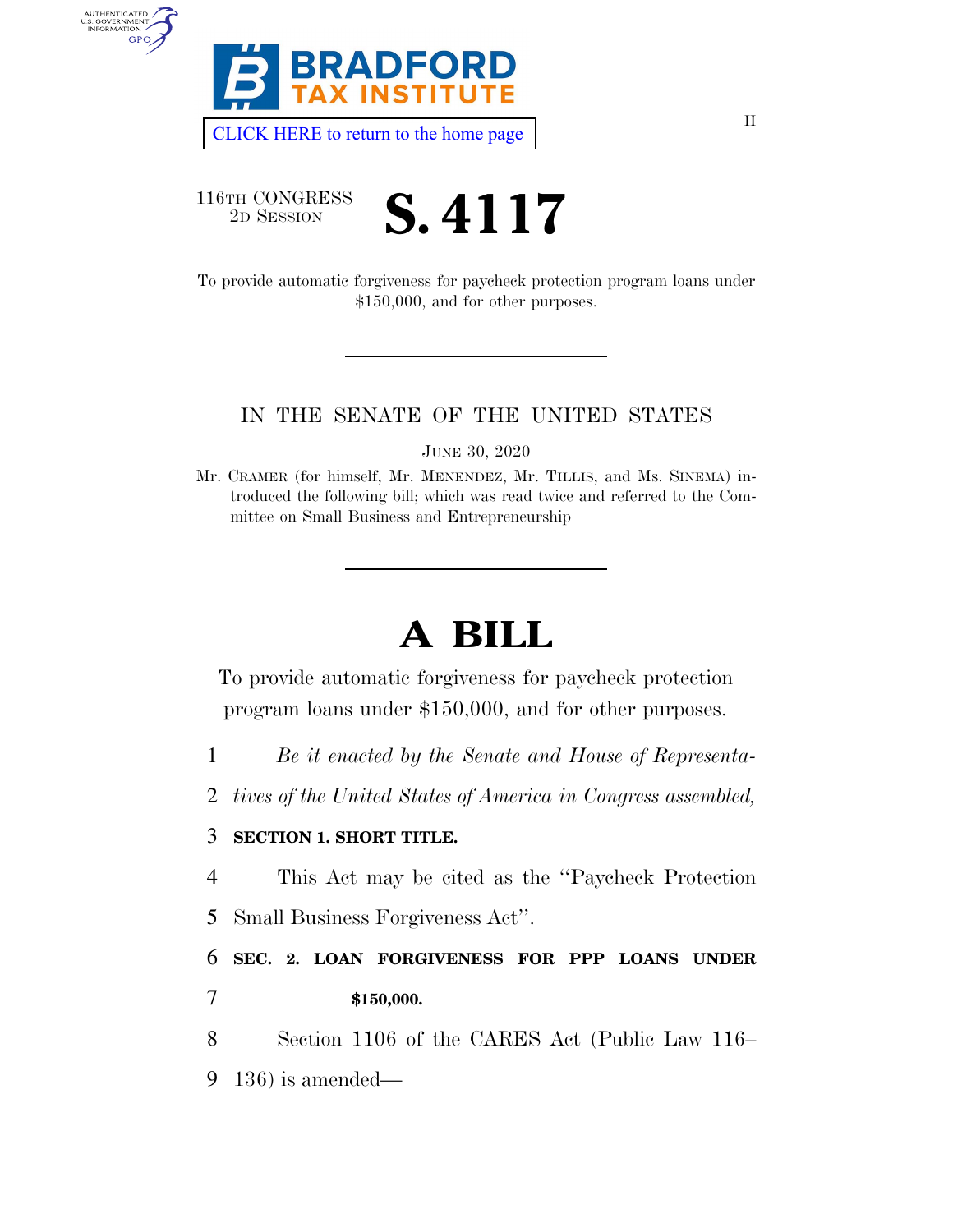(1) in subsection (e), in the matter preceding paragraph (1), by striking ''An eligible'' and insert- ing ''Except as provided in subsection (m), an eligi-ble'';

 (2) in subsection (f), by inserting ''or the infor- mation required under subsection (m), as applica-ble'' after ''subsection (e)'';

 (3) by striking subsection (h) and inserting the following:

10 "(h) HOLD HARMLESS.—

11 ''(1) In GENERAL.—A lender may rely on all certifications and documentation submitted by an applicant or eligible recipient pursuant to any re- quirement in statute regarding covered loans, or rules or guidance promulgated to carry out any ac- tion relating to covered loans, from an applicant or eligible recipient attesting that the applicant or eligi- ble recipient has accurately verified all documenta-tion provided to the lender.

20 "(2) NO ENFORCEMENT ACTION.—With respect to a lender that relies on the certifications and docu-mentation described in paragraph (1)—

23 ''(A) no enforcement or other action may be taken against the lender relating to loan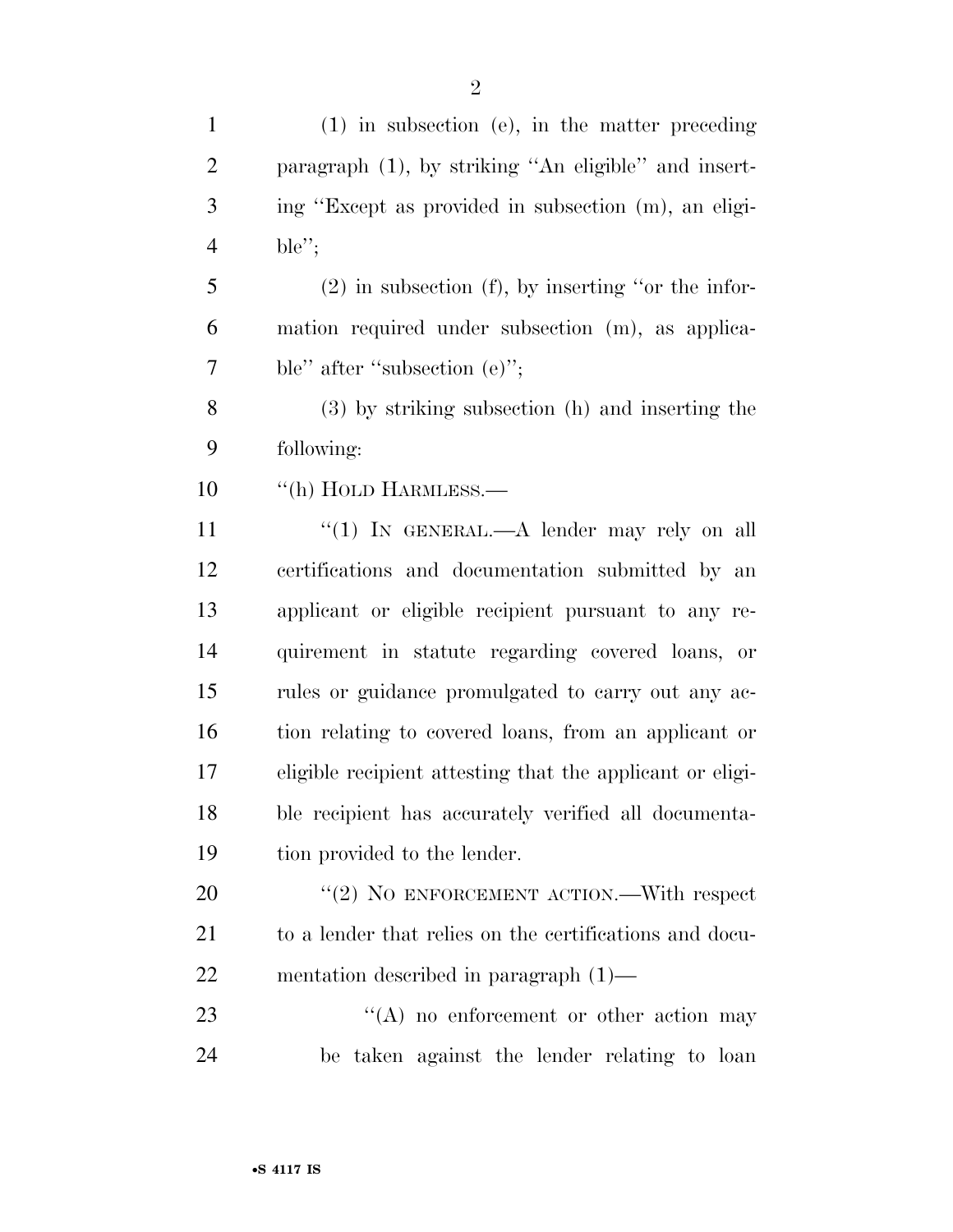| $\mathbf{1}$   | origination, forgiveness, or guarantee based on             |
|----------------|-------------------------------------------------------------|
| $\overline{2}$ | such reliance, including claims under-                      |
| 3              | "(i) the Small Business Act<br>(15)                         |
| $\overline{4}$ | U.S.C. $631$ et seq.);                                      |
| 5              | "(ii) sections $3729$ through $3733$ of                     |
| 6              | title 31, United States Code (commonly                      |
| $\overline{7}$ | known as the 'False Claims Act');                           |
| 8              | "(iii) the Financial Institutions Re-                       |
| 9              | form, Recovery, and Enforcement Act                         |
| 10             | (Public Law $101-73$ );                                     |
| 11             | "(iv) section 21 of the Federal De-                         |
| 12             | posit Insurance Act (12 U.S.C. 1829b),                      |
| 13             | chapter 2 of title I of Public Law $91-508$                 |
| 14             | $(12 \text{ U.S.C. } 1951 \text{ et seq.}),$ and subchapter |
| 15             | II of chapter 53 of title 31, United States                 |
| 16             | Code (collectively known as the 'Bank Se-                   |
| 17             | crecy $Act$ <sup>'</sup> ); or                              |
| 18             | $f'(v)$ any other Federal, State, or                        |
| 19             | other criminal or civil law or regulation;                  |
| 20             | and                                                         |
| 21             | $\lq\lq$ the lender shall not be subject to any             |
| 22             | penalties relating to loan origination, forgive-            |
| 23             | ness, or guarantee based on such reliance.";                |
| 24             | and                                                         |
| 25             | (4) by adding at the end the following:                     |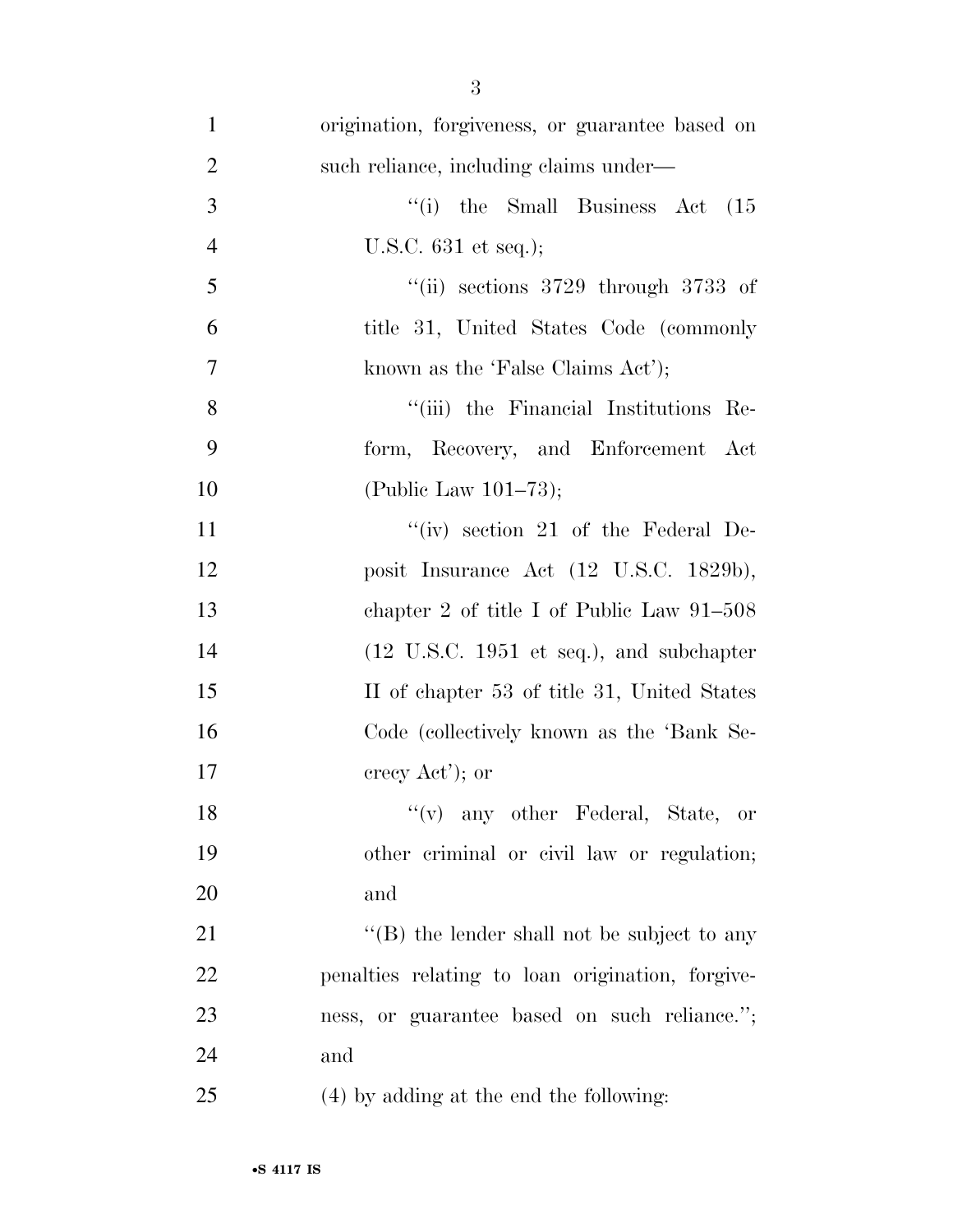''(m) FORGIVENESS FOR COVERED LOANS UNDER \$150,000.—

3 "(1) IN GENERAL.—Notwithstanding subsection (e), with respect to a covered loan made to an eligi- ble recipient that is not more than \$150,000, the covered loan amount shall be forgiven under this section if the eligible recipient submits to the lender a one-page online or paper form, to be established by the Administrator not later than 7 days after the date of enactment of this subsection, that attests that the eligible recipient complied with the require- ments under section 7(a)(36) of the Small Business Act (15 U.S.C. 636(a)(36)).

14 "(2) HOLD HARMLESS.—With respect to a lender that relies on an attestation submitted by an eligible recipient under paragraph (1), no enforce- ment action may be taken against the lender for any falsehoods contained in the attestation.

19 "(3) DEMOGRAPHIC INFORMATION.—The online or paper form established by the Administrator under paragraph (1) shall include a means by which an eligible recipient may, at the discretion of the eli- gible recipient, submit demographic information of the owner of the eligible recipient, including the sex, race, ethnicity, and veteran status of the owner.